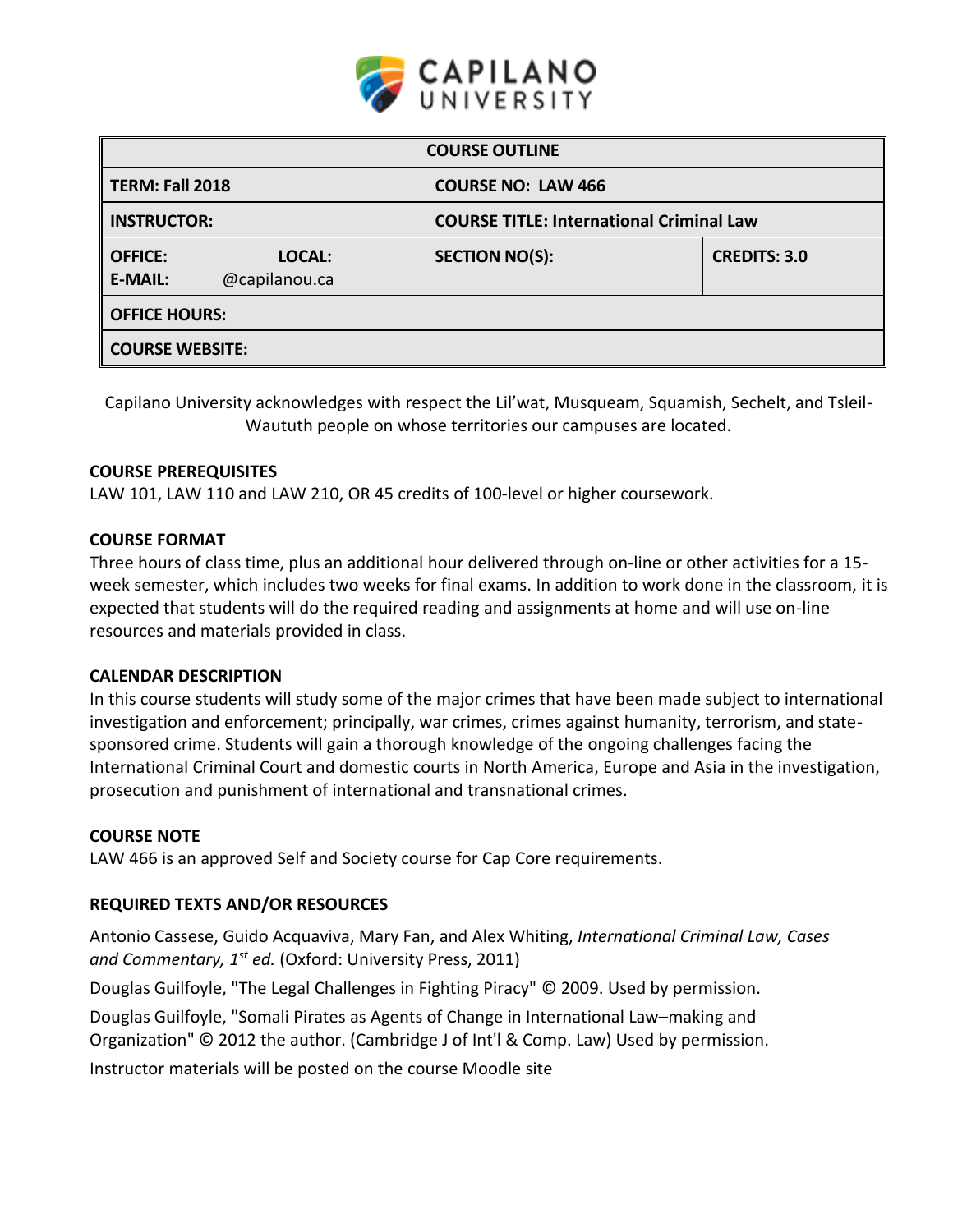### **COURSE STUDENT LEARNING OUTCOMES**

#### **On successful completion of this course, students will be able to do the following:**

- 1. Effectively describe and explain the relevant international criminal law principles, statutory rules and exceptions.
- 2. Prepare written and oral analyses of problems and cases.
- 3. Research the historical case law and resulting rules, principles and exceptions.
- 4. Apply the national and international criminal law rules to factual situations facing nations and regions today.
- 5. Work with partners and study groups to analyze and synthesize the relevant customary law, treaties and relevant principles and exceptions.
- 6. Discuss current events relating to crimes on a local, national and international level.

### **Students who complete this Self and Society course will be able to do the following:**

- 1. Identify potential root causes of local/global problems and how they affect local/global cultures, economies, politics and policies.
- 2. Assess and evaluate individual and collective responsibilities within a diverse and interconnected global society.
- 3. Analyze the impact of colonialism and racism on indigenous peoples
- 4. Synthesize a range of differing community perspectives on ethics and justice and explain how these perspectives can inform structural change.
- 5. Generate strategies for reconciling indigenous and Canadian relations.

| <b>WEEKLY COURSE CONTENT</b> |                                                                                                                                                                                                                                                   |  |  |  |  |
|------------------------------|---------------------------------------------------------------------------------------------------------------------------------------------------------------------------------------------------------------------------------------------------|--|--|--|--|
| <b>WEEK</b>                  | <b>CONTENT</b>                                                                                                                                                                                                                                    |  |  |  |  |
|                              | <b>PART I – INTERNATIONAL VS DOMESTIC LAW</b>                                                                                                                                                                                                     |  |  |  |  |
| 1                            | SOURCES OF INTERNATIONAL CRIMINAL LAW                                                                                                                                                                                                             |  |  |  |  |
|                              | In this introductory lecture, students will look at the place of the criminal law within<br>international law, the sources of jurisdiction over international crimes, and the<br>limitations that affect international criminal law prosecutions. |  |  |  |  |
| $\overline{\phantom{a}}$     | PRINCIPLES OF INTERNATIONAL CRIMINAL LAW                                                                                                                                                                                                          |  |  |  |  |
|                              | Here we look at the core principles that have guided international criminal law<br>prosecutions.                                                                                                                                                  |  |  |  |  |
|                              | <b>PART II - CORE CRIMES</b>                                                                                                                                                                                                                      |  |  |  |  |
| 3                            | <b>WAR CRIMES</b>                                                                                                                                                                                                                                 |  |  |  |  |
|                              | This lecture addresses what constitutes a war crime in the context of historical and<br>contemporary conflicts, and addresses the consequences of individual and collective<br>actions taken against civilian populations.                        |  |  |  |  |

## **COURSE CONTENT**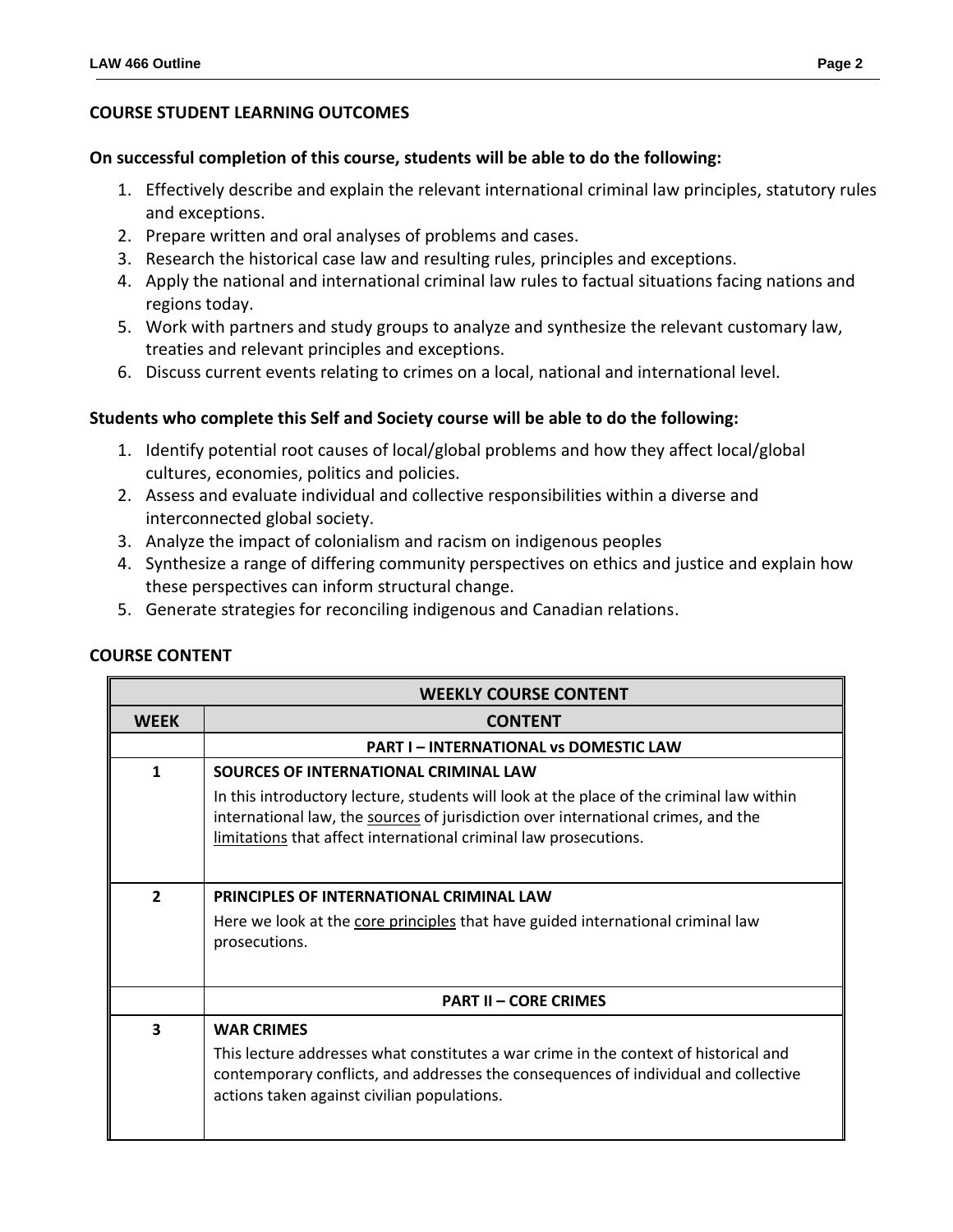| <b>WEEKLY COURSE CONTENT</b> |                                                                                                                                                                                                                                                                                                |  |  |  |
|------------------------------|------------------------------------------------------------------------------------------------------------------------------------------------------------------------------------------------------------------------------------------------------------------------------------------------|--|--|--|
| <b>WEEK</b>                  | <b>CONTENT</b>                                                                                                                                                                                                                                                                                 |  |  |  |
| 4                            | <b>CRIMES AGAINST HUMANITY</b><br>This lecture focusses on the process of international criminal prosecutions that began<br>with the Nuremberg trials for crimes against the Jewish people.                                                                                                    |  |  |  |
| 5                            | <b>GENOCIDE and TORTURE</b><br>The definition of what constitutes genocide as a criminal act has been controversial; as<br>has what constitutes torture as a criminal act. This lecture examines judicial decisions<br>and comments on these two troubling areas.                              |  |  |  |
| 6                            | <b>SPECIAL LECTURE: PIRACY</b><br>Piracy is the original crime of universal jurisdiction, and until a decade ago was thought<br>to have disappeared. Modern piracy off the Somali coast has revealed this conclusion to<br>have been in error. What are the challenges of this new piracy?     |  |  |  |
| $\overline{7}$               | <b>MID-TERM WEEK</b>                                                                                                                                                                                                                                                                           |  |  |  |
|                              | <b>PART III - INTERNATIONAL JUSTICE</b>                                                                                                                                                                                                                                                        |  |  |  |
| 8                            | PARTIES TO INTERNATIONAL CRIMES, Part 1<br>Both groups and individuals are responsible for the planning and carrying out of<br>transnational crimes. In the next two weeks, we will look at how their individual or group<br>actions are assessed and adjudicated.                             |  |  |  |
| 9                            | PARTIES TO INTERNATIONAL CRIMES, Part 2<br>We continue our examination or parties to international crimes, including the ordering,<br>aiding, and incitement of criminal violence.                                                                                                             |  |  |  |
| 10                           | <b>SUPERIOR RESPONSIBILITY</b><br>These lectures examine the "special responsibility" that a superior or commanding<br>officer has over the actions of his or her subordinate troops in the field. The focus here is<br>on a superior's state of knowledge or mens rea and subsequent conduct. |  |  |  |
| 11                           | <b>DEFENCES TO INT'L CRIMES</b><br>These lectures examine both traditional criminal defences and innovative ones; both<br>kinds examined within the framework of transnational crimes prosecuted in either an<br>international or domestic criminal tribunal.                                  |  |  |  |
| 12                           | <b>JURISDICTION AND ENFORCEMENT</b><br>Here we look at the jurisdictional and enforcement challenges facing the International<br>Criminal Court and special criminal tribunals established for Rwanda and the former<br>Yugoslavia.                                                            |  |  |  |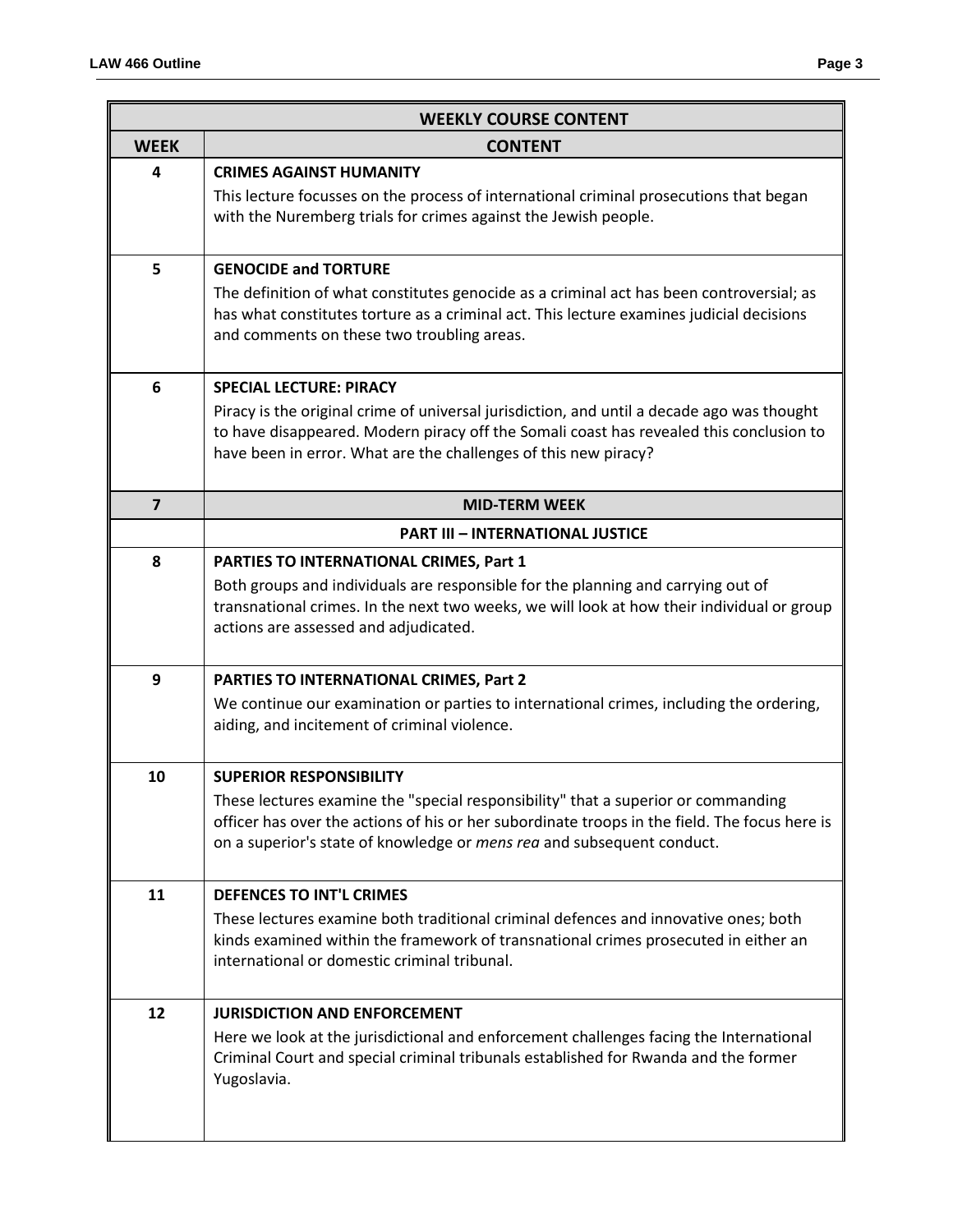| <b>WEEKLY COURSE CONTENT</b> |                                                                                                                                                                                                                                                                                               |  |  |  |  |
|------------------------------|-----------------------------------------------------------------------------------------------------------------------------------------------------------------------------------------------------------------------------------------------------------------------------------------------|--|--|--|--|
| <b>WFFK</b>                  | <b>CONTENT</b>                                                                                                                                                                                                                                                                                |  |  |  |  |
|                              | <b>PART IV - SPECIAL TOPIC</b>                                                                                                                                                                                                                                                                |  |  |  |  |
| 13                           | SEXUAL VIOLENCE DURING WAR AND PEACE<br>Sexual violence during war is an often-overlooked topic in the area of international<br>criminal law; such acts having an unsettling frequency in so-called "failed" or transitional<br>states as well as in historic racial and political conflicts. |  |  |  |  |
| $14 - 15$                    | <b>FINAL EXAM WEEK</b>                                                                                                                                                                                                                                                                        |  |  |  |  |

### **EVALUATION PROFILE**:

| <b>TOTAL:</b>              | 100%       |
|----------------------------|------------|
| <b>Written Assignments</b> | $30 - 40%$ |
| Participation              | $0 - 10%$  |
| <b>Final Exam</b>          | 30%        |
| Midterm Exam               | 30%        |

\* Note: No single evaluation component will be worth more than 35%.

#### **GRADING PROFILE:**

|           |                                       | $A+ = 90-100$ $B+ = 77-79$ $C+ = 67-69$ $D = 50-59$ |             |
|-----------|---------------------------------------|-----------------------------------------------------|-------------|
| $= 85-89$ | $ B = 73-76$   C = 63-66              |                                                     | $ F = 0.49$ |
| $= 80-84$ | $\vert$ B- = 70-72 $\vert$ C- = 60-62 |                                                     |             |

### **Incomplete Grades**

Grades of Incomplete "I" are assigned only in exceptional circumstances when a student requests extra time to complete their coursework. Such agreements are made only at the request of the student, who is responsible to determine from the instructor the outstanding requirements of the course.

### **Late Assignments**

Assignments are due at the beginning of the class on the due date listed. If you anticipate handing in an assignment late, please consult with your instructor beforehand.

### **Missed Exams/Quizzes/Labs etc.**

Missed exams/quizzes and/or tests are given at the discretion of the instructor. They are generally given only in medical emergencies or severe personal crises. Some missed activities may not be able to be accommodated. Student should consult with their instructor.

### **Attendance / Participation**

Students are expected to attend all classes and associated activities. Class and online activities will involve participation in presenting cases to the class, isolating the main facts and issues of the case presented. Typically, there will be two cases each term, with 5% mark for each presentation.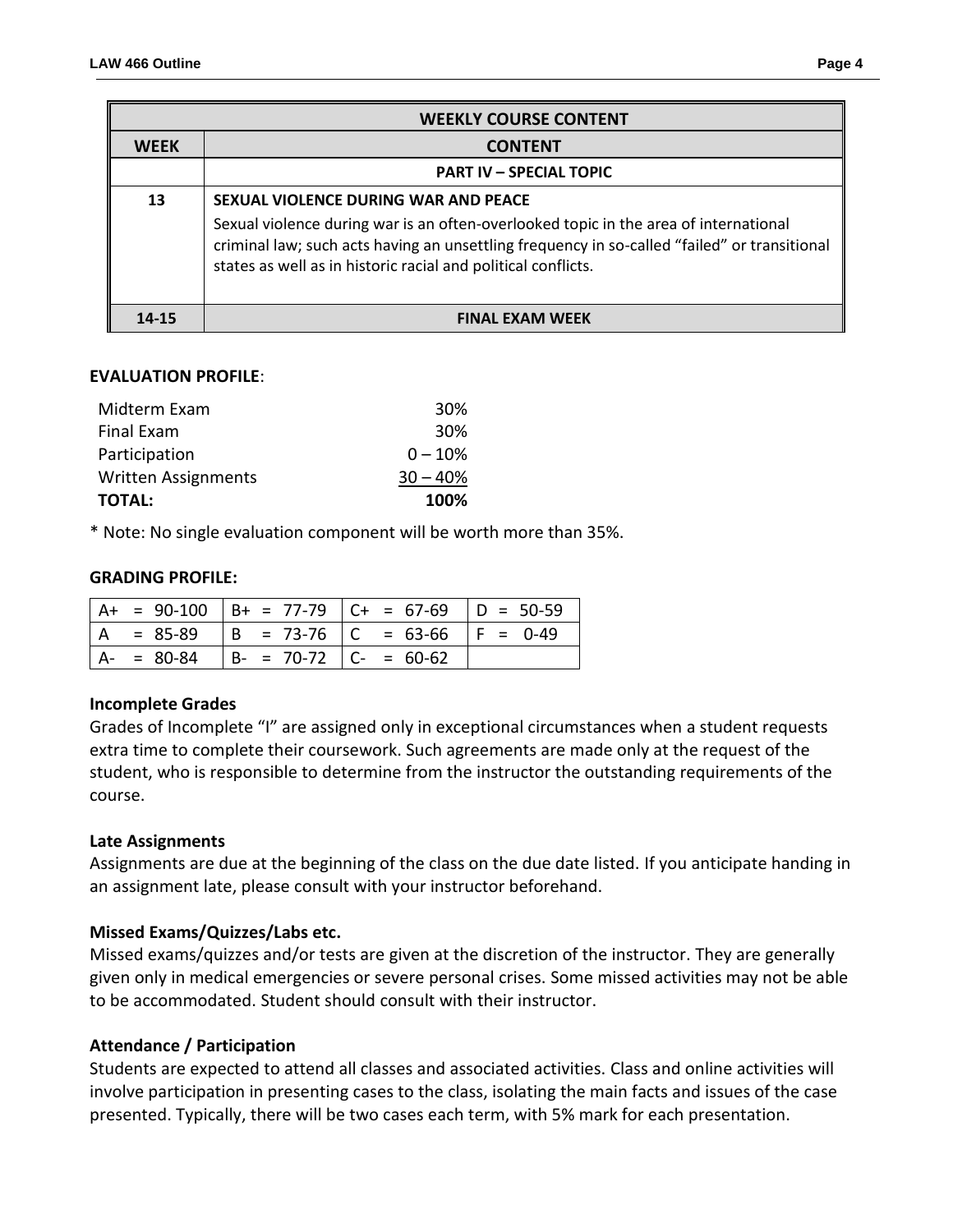## **English Usage**

Students are expected to proofread all written work for any grammatical, spelling and stylistic errors. Instructors may deduct marks for incorrect grammar and spelling in written assignments.

## **Electronic Devices**

Students may use electronic devices during class for note-taking only.

# **On-line Communication**

Outside of the classroom, instructors will (if necessary) communicate with students using either their official Capilano University email or Moodle; please check both regularly. Official communication between Capilano University and students is delivered to students' Capilano University email addresses only.

# **UNIVERSITY OPERATIONAL DETAILS**

# **Tools for Success**

Many services are available to support student success for Capilano University students. A central navigation point for all services can be found at:<http://www.capilanou.ca/services/>

# **Capilano University Security: download the [CapU Mobile Safety App](https://www.capilanou.ca/services/safety-security/CapU-Mobile-Safety-App/)**

# **Policy Statement (S2009-06)**

Capilano University has policies on Academic Appeals (including appeal of final grade), Student Conduct, Cheating and Plagiarism, Academic Probation and other educational issues. These and other policies are available on the University website.

# **Academic Integrity (S2017-05)**

Any instance of academic dishonesty or breach of the standards of academic integrity is serious and students will be held accountable for their actions, whether acting alone or in a group. See policy S2017-05 for more information: <http://www.capilanou.ca/about/governance/policies/Policies/>

Violations of academic integrity, including dishonesty in assignments, examinations, or other academic performances, are prohibited and will be handled in accordance with the Student Academic Integrity Procedures.

**Academic dishonesty** is any act that breaches one or more of the principles of academic integrity. Acts of academic dishonesty may include but are not limited to the following types:

**Cheating**: Using or providing unauthorized aids, assistance or materials while preparing or completing assessments, or when completing practical work (in clinical, practicum, or lab settings), including but not limited to the following:

- Copying or attempting to copy the work of another during an assessment;
- Communicating work to another student during an examination;
- Using unauthorized aids, notes, or electronic devices or means during an examination;
- Unauthorized possession of an assessment or answer key; and/or,